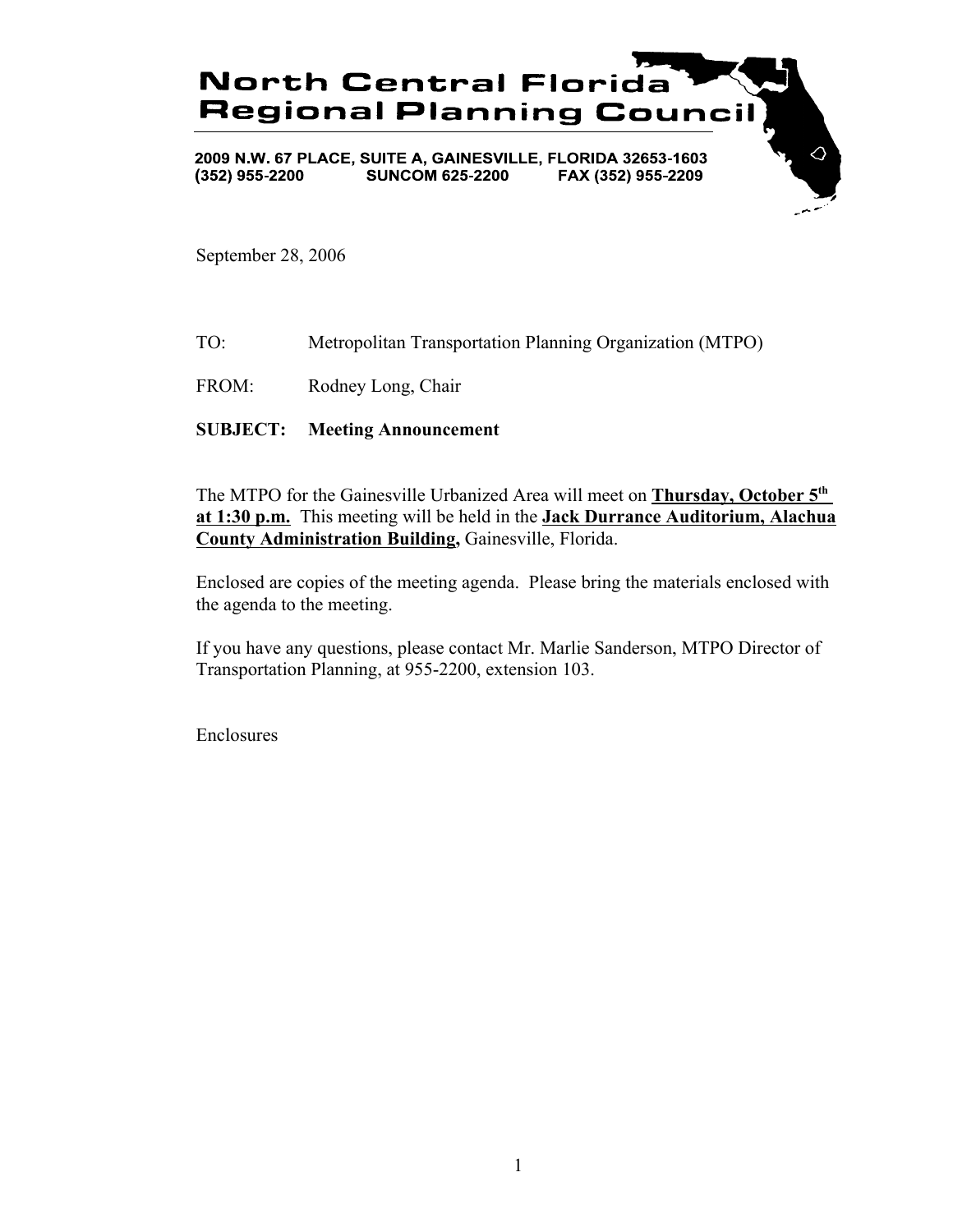

#### **AGENDA**

# **METROPOLITAN TRANSPORTATION PLANNING ORGANIZATION FOR THE GAINESVILLE URBANIZED AREA**

**Jack Durrance Auditorium Thursday, 1:30 p.m. Alachua County Administration Building October 5, 2006 Gainesville, Florida**

### **STAFF RECOMMENDATION**

**Page # 3 I. Approval of the Meeting Agenda APPROVE BOTH AGENDAS and Consent Agenda**

The MTPO needs to review and approve both agendas

**Page # 163 II. MTPO Chief Staff Official Retirement NO ACTION REQUIRED**

> Mr. Charles F. Justice is retiring after 33 years as Executive Director of the North Central Florida Regional Planning Council

**Page # 165 III. Transportation Disadvantaged Program (TD)- APPROVE TD BOARD Regional Transit System (RTS) CTC Analysis RECOMMENDATION**

> CUTR has completed its study and they recommend that the City of Gainesville coordinate TD services in Alachua County

**Page # 221 IV.** Main Street (State Road 329) **REVIEW AND DISCUSS Reconstruction Project**- **Cost Estimates**

> FDOT will discuss the latest cost estimates for this project and the MTPO is scheduled to meet on October 12 to decide how to proceed

**Page # 241 V. Section 5311 Funds RECEIVE STATUS REPORT** The Florida Department of Transportation will no longer allow the MTPO to use medicaid funds as inkind match for this grant program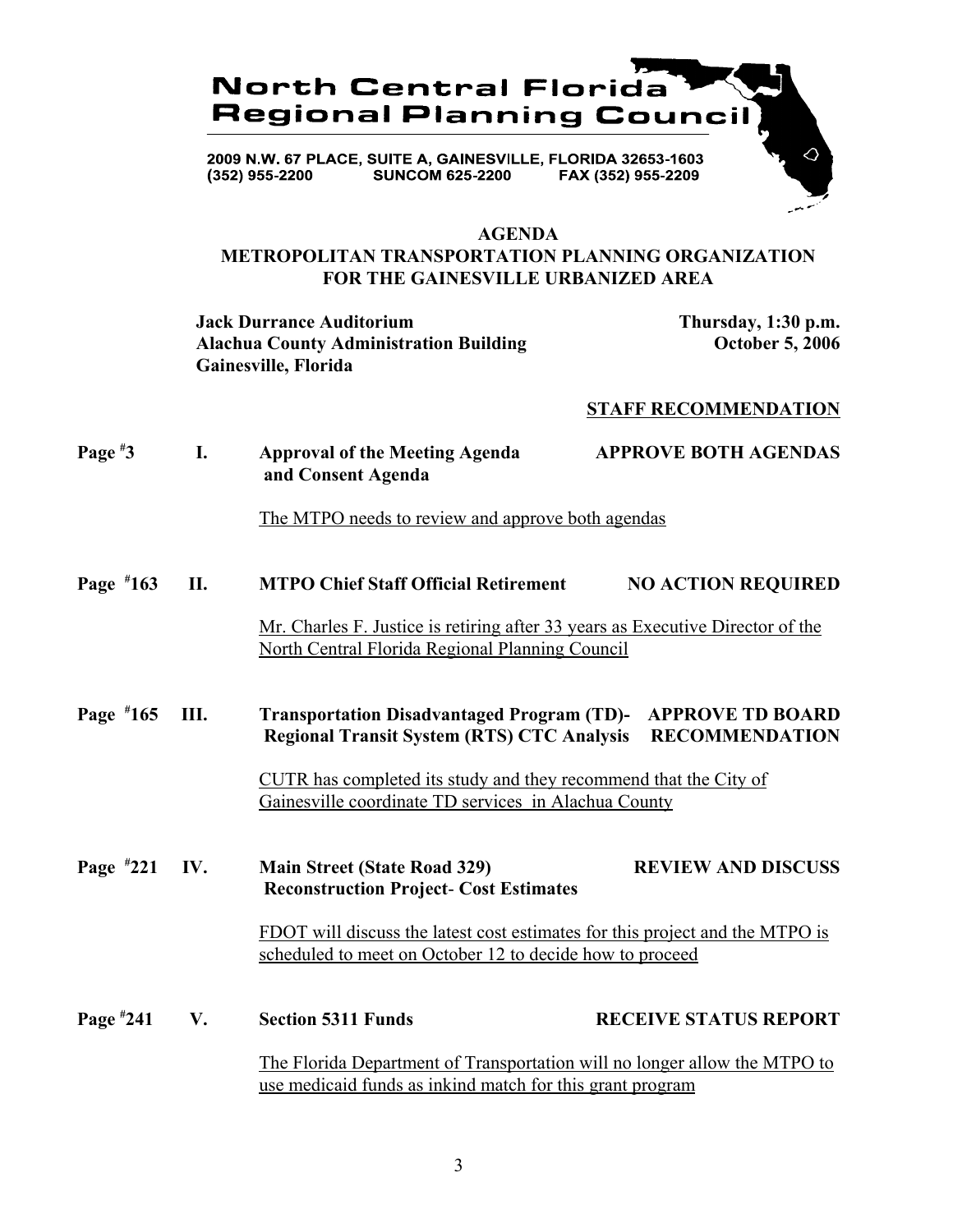# **TO MEET ON OCTOBER 12**

The next MTPO meeting is currently scheduled for October 12 at 5:00 p.m.

# **VII. Comments**

- A. MTPO Members\*
- B. Citizens
- C. Chair's Report (if necessary)\*

Please bring the enclosed materials to the meeting. If you have any questions regarding the agenda items or enclosed materials, please contact Mr. Marlie Sanderson, MTPO Director of Transportation Planning, at 955-2200, Extension 103.

\*No handout included with the enclosed agenda material.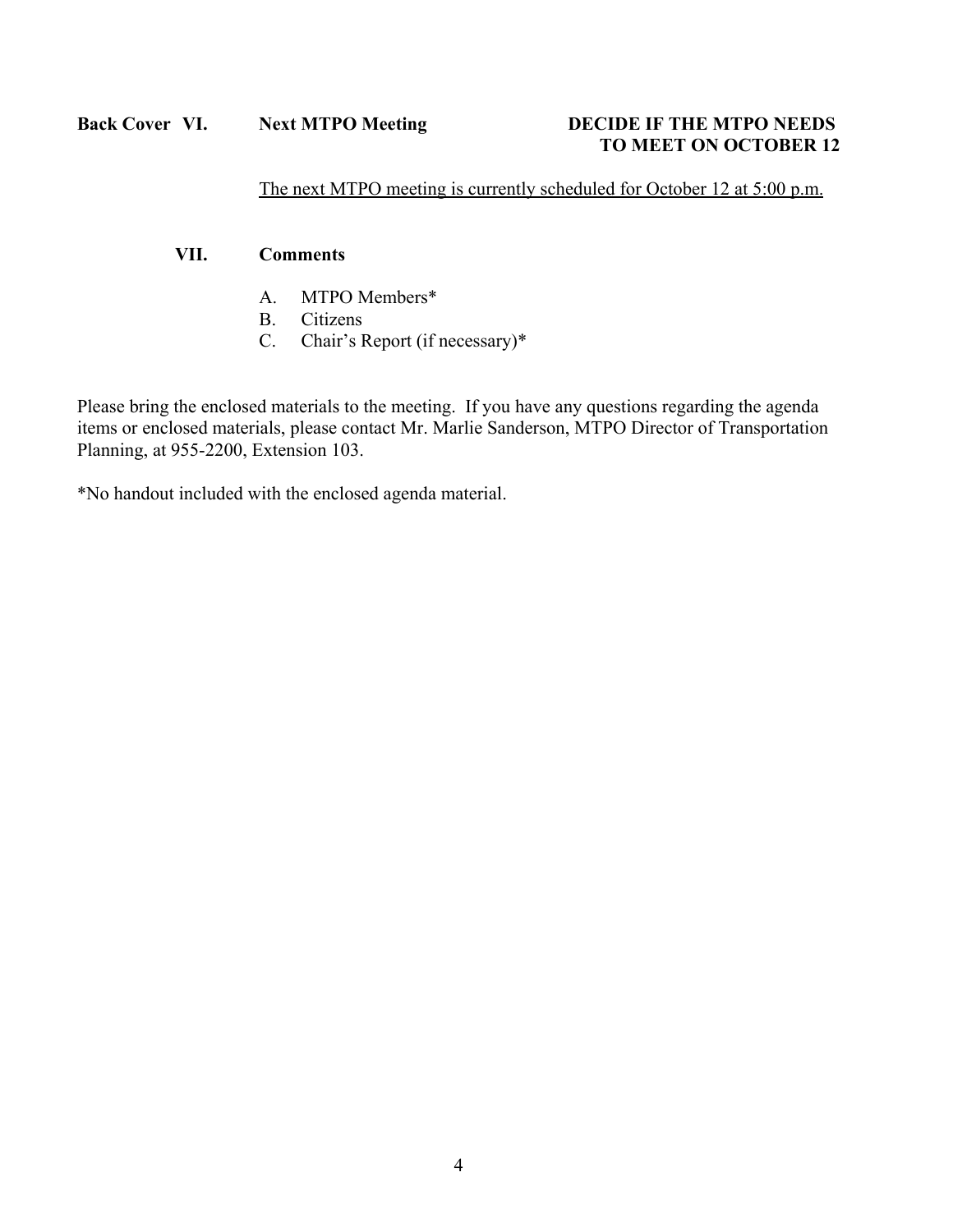

### **CONSENT AGENDA METROPOLITAN TRANSPORTATION PLANNING ORGANIZATION FOR THE GAINESVILLE URBANIZED AREA**

**Jack Durrance Auditorium Thursday, 1:30 p.m.** Alachua County Administration Building **County Administration Building County Administration Building Gainesville, Florida**

### **STAFF RECOMMENDATION**

**Page # 7 CA. 1 MTPO Minutes- August 10, 2006 APPROVE MINUTES**

This set of MTPO minutes is ready for review

**Page # 15 Continuity of Operations Plan (COOP)** APPROVE REVISIONS **Audit- Letter of Engagement**

These revisions reflect changes in MTPO personnel

**Page # 31 CA. 3 Fiscal Year 2005/06 MTPO APPROVE RECOMMENDATION Audit- Letter of Engagement**

> The Regional Planning Council is recommending an Auditor to conduct the MTPO Audit

**Page # 41 Strategic Intermodal System (SIS)- APPROVE JOINT Main Street Street RECOMMENDATIONS** 

> FDOT may amend the SIS to remove the emerging connector route for S. Main Street because of the relocation of the Greyhound Bus Station

Page #55 CA. 5 **Example 25 CA. 55 Landscaping Priorities APPROVE JOINT RECOMMENDATIONS** FDOT is requesting that the MTPO consider revising its landscaping priorities